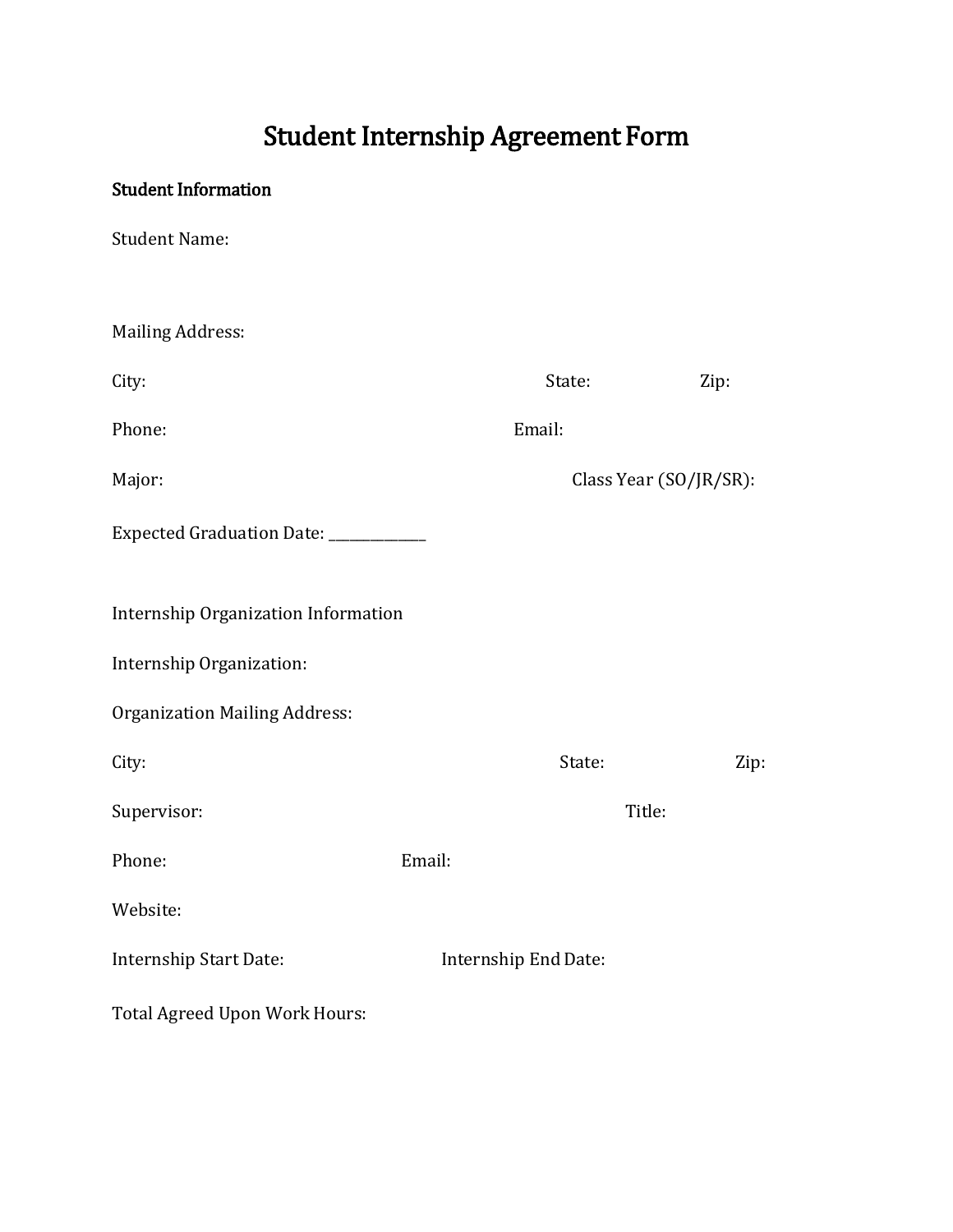## Student Internship Description

|                                                                                       | End Date: ______________________ |                                                                                                                                                                                                                                                                              |  |  |  |
|---------------------------------------------------------------------------------------|----------------------------------|------------------------------------------------------------------------------------------------------------------------------------------------------------------------------------------------------------------------------------------------------------------------------|--|--|--|
| This position is (check one):                                                         |                                  | Unpaid $Paid$ If Paid, $\oint$ If Paid, $\oint$ If Paid, $\oint$ If Paid, $\oint$ If Paid, $\oint$ If Paid, $\oint$ If Paid, $\oint$ If Paid, $\oint$ If Paid, $\oint$ If Paid, $\oint$ If Paid, $\oint$ If Paid, $\oint$ If Paid, $\oint$ If Paid, $\oint$ If Paid, $\oint$ |  |  |  |
| Total agreed upon work hours: _______________                                         |                                  |                                                                                                                                                                                                                                                                              |  |  |  |
| Will you receive academic credit for this internship? ___________________________ Yes |                                  |                                                                                                                                                                                                                                                                              |  |  |  |
| How did you learn about the position?                                                 |                                  |                                                                                                                                                                                                                                                                              |  |  |  |

Together with your supervisor, identify what your duties and assignments will be while at work with your internship organization. (You may also attach a job description):

What do you hope to learn from this experience?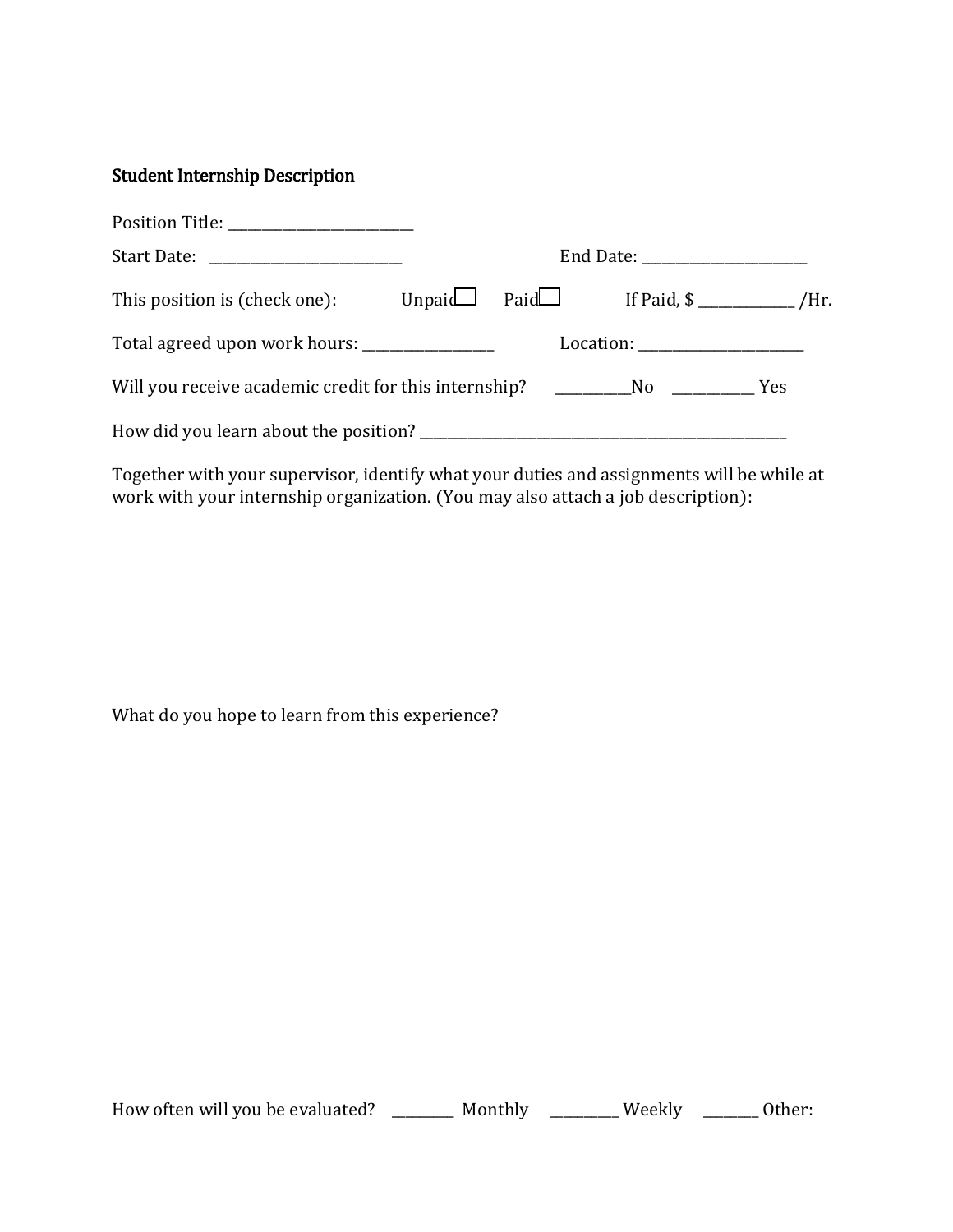By what method with you be evaluated?

Learning Objectives:

Together with your supervisor, identify and liste below three objectives that you plan to accomplish during your internship. The objectives should indicate skills/knowledge that are specific, measurable, realistic, and achievable. They should relate in some way to the reading and writing skills that you are developing as an English major.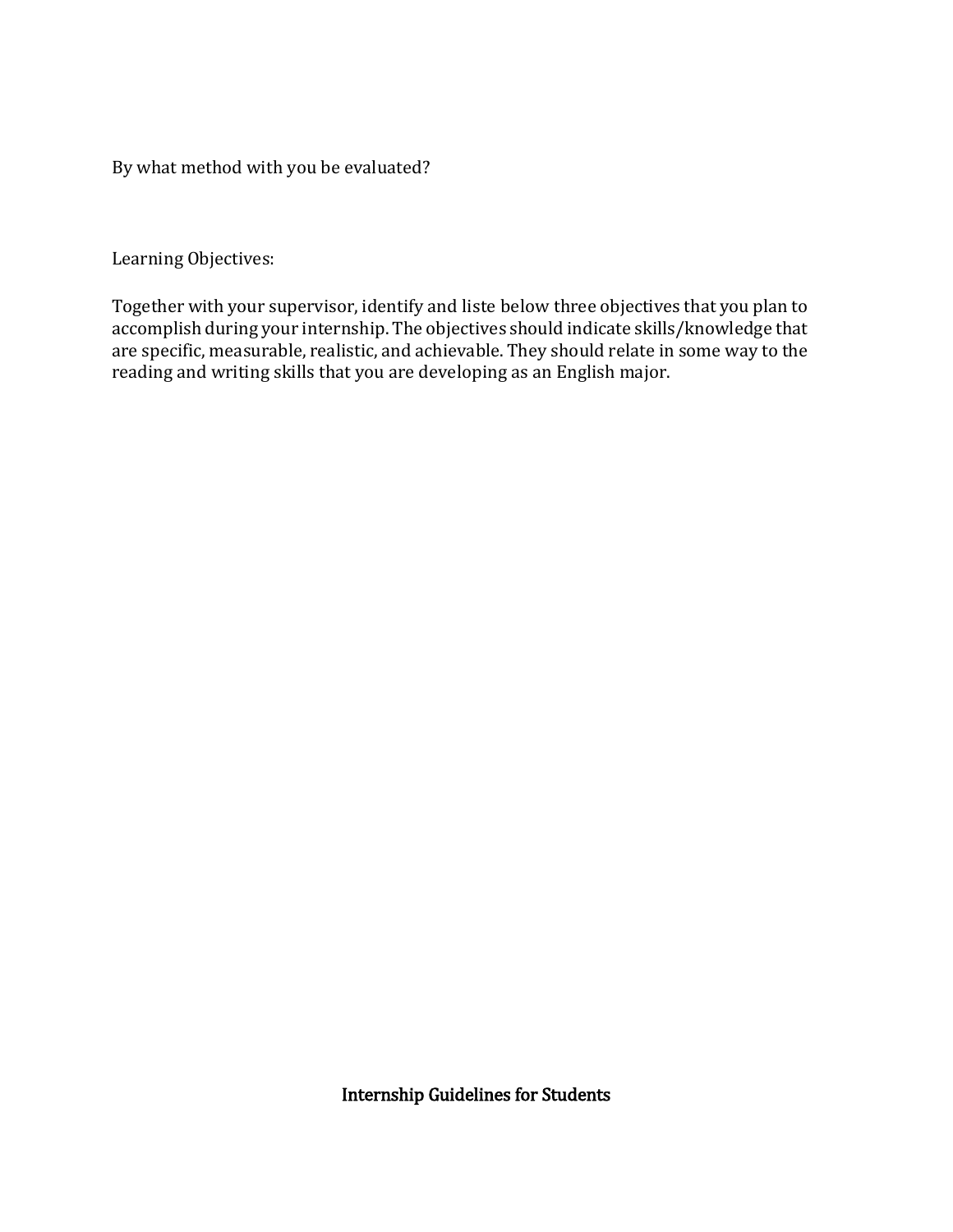In the interest of maximum student learning and professional experience, the undersigned representative of the sponsoring organization:

> \_\_\_\_\_\_\_\_\_\_\_\_\_\_\_\_\_\_\_\_\_\_\_\_\_\_\_\_\_\_\_\_\_\_\_\_\_\_\_\_\_\_\_\_ Name of organization

the \_\_\_\_\_\_\_\_\_\_\_\_\_\_\_\_\_\_\_\_\_\_\_\_\_ Department, and the participating student, agree to the following requirements:

For the Sponsoring organization:

- 1) To evaluate fairly and continuously the student's work and progress as an intern by a list of detailed criteria, drawn up by the sponsoring organization. Copies of the evaluation should go to the **Department for approval and to the** participating student for his or her reference.
- 2) To give the student meaningful assignments that are professional in nature and which contribute to the student's professional and educational goals. It is understood that in entry-level jobs, a certain amount of the work will involve errand running and clerical chores. However, this clause commits the employer to making a good-faith effort to assign primarily professional type work.
- 3) To hold student work hours to approximately 8-18 hours per week.\* Internship employers should be advised that many student interns, in addition to attending school full time and doing an internship, also work at paying jobs to support themselves. This clause commits the internship employer to hold work and time demands to those commensurate with a 3 unit college course. \*The student needs to log 120 hours to earn 3 units of English elective credit.
- 4) To present the final evaluation at the end of the student's internship to Dr. Mack in the English Department (kmack@uccs.edu) for translation and assignment of a final course grade.

For the Department:

- 1) To agree that the student's sole compensation may be a final course grade.
- 2) To use the sponsoring organization's evaluation and the student's final report as judiciously as possible in the assignment of a final course grade for the internship.
- 3) To aid in the initial selection of a suitable intern, if the sponsoring organization so desires.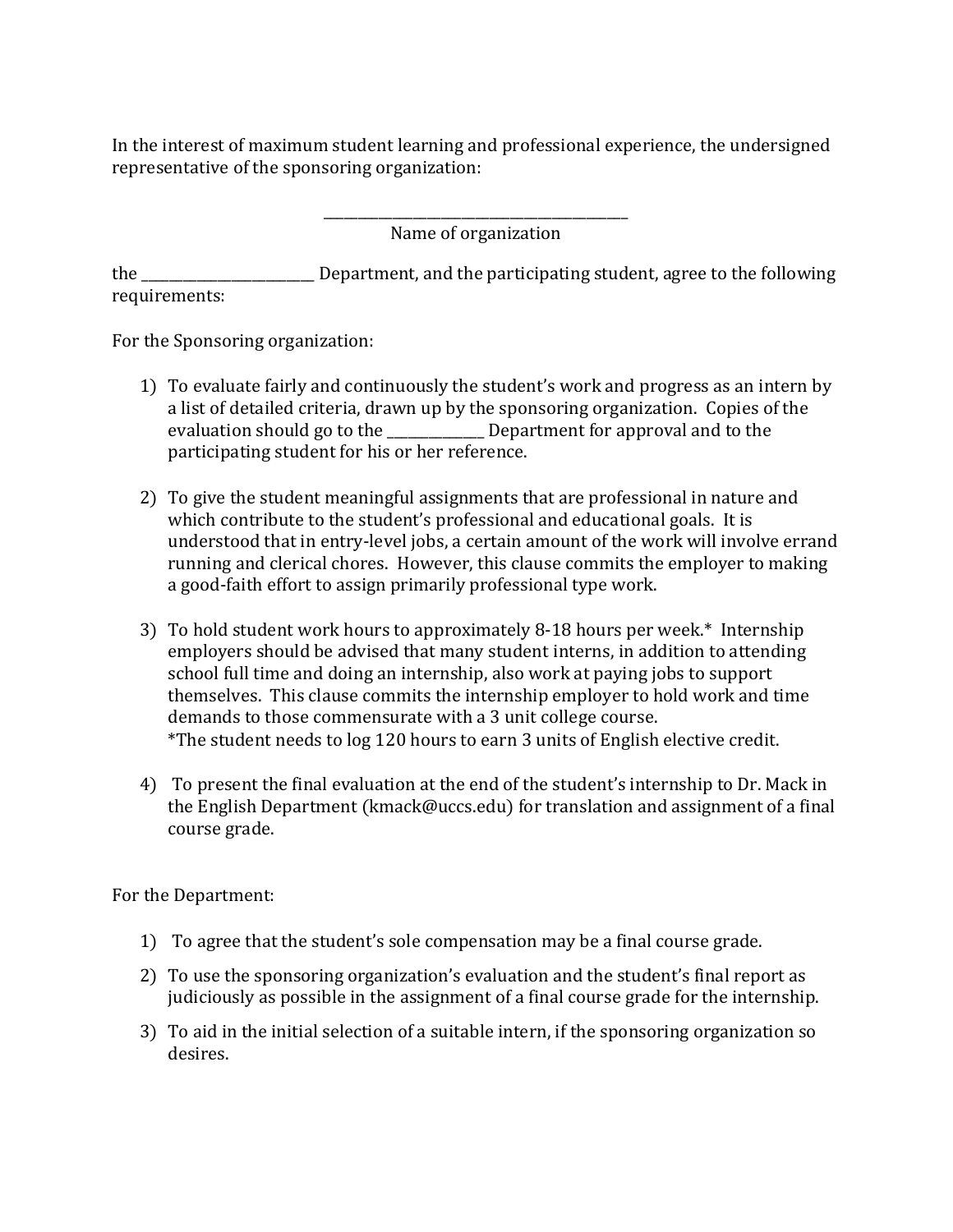For the Participating Student:

- 1) To keep a detailed weekly log of his/her activities, assignments, and/or work accomplished, and write a brief summary each week
- 2) To submit five journal entries to Dr. Mack over the course of the internship
- 3) To work a minimum of 120 hours for three units of credit
- 4) To write a detailed computer-generated final reflection that is at least 1000 words (with the weekly log appended). Your reflection should detail your progress in regards to the learning outcomes specified at the outset of your internship and the relationship you perceive between this learning and your coursework in the English department. The more details you can include in your reflection, the better. Try to make specific connections between what you did and learned in your internship and what you did and learned in your English courses.

## Final Signatures

Those signing below agree to abide by the terms and conditions as expressed in this Agreement.

1.

Organization Representative Signature (The person supervising your internship) Date

| z.                                                         |      |
|------------------------------------------------------------|------|
| Intern Advisor Signature (UCCS faculty advisor)<br>Faculty | Date |

I have read this internship agreement carefully before signing it, and agree that it contains my entire agreement as to my participation in the internship program. This agreement shall become effective only upon signing, and shall be governed by the laws of the State of Colorado

3.

Student Signature \*\* Date

\*\*I am the parent or legal guardian of the Student, have read the complete document "Student Internship Agreement Form" and I am and will be legally responsible for the obligations and acts of the Student, and agree for myself and the Student to be bound by